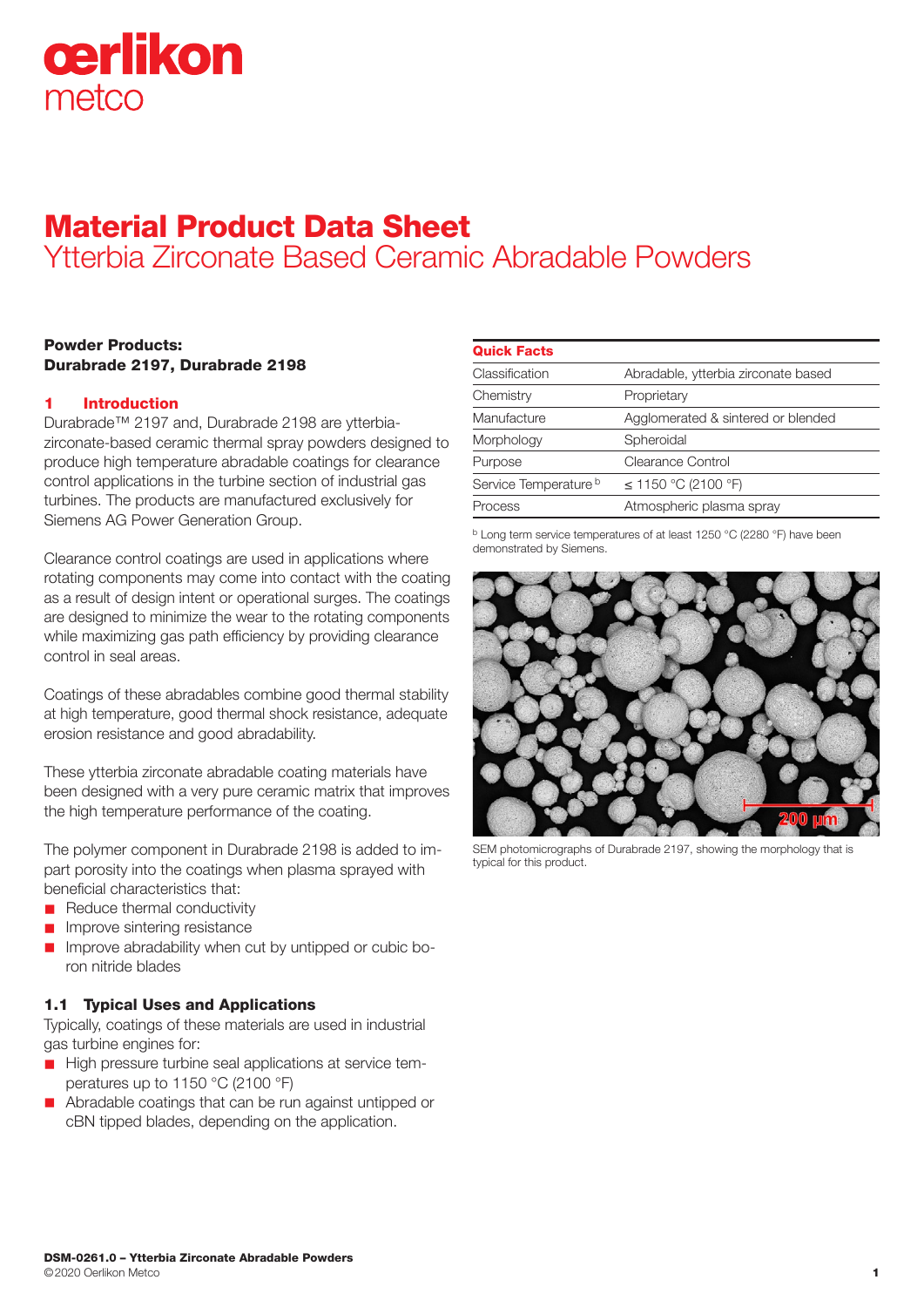## 2 Material Information

## 2.1 Chemical Composition

| <b>Product</b> | <b>Chemistry</b>                                         |  |
|----------------|----------------------------------------------------------|--|
| Durabrade 2197 | Proprietary Ytterbia Zirconate Oxide Ceramic             |  |
| Durabrade 2198 | Proprietary Ytterbia Zirconate Oxide Ceramic + Polyester |  |

## 2.2 Particle Size Distribution, Manufacturing Method, Color

| <b>Product</b> | <b>Nominal Particle Size</b><br>Distribution (µm) | Size (um) | <b>Average Particle Manufacturing Method</b> | Color     |
|----------------|---------------------------------------------------|-----------|----------------------------------------------|-----------|
| Durabrade 2197 | $-176 + 11$                                       | 61        | Agglomerated & Sintered                      | Off White |
| Durabrade 2198 | $-176 + 11$                                       | 64        | Agglomerated & Sintered / Blended            | Off White |

Particle size analysis using laser diffraction (Microtrac)

# 2.3 Key Selection Criteria

- Coatings of these materials can be applied with high porosity levels. Higher porosity levels improve thermal shock life, reduce erosion resistance and improve abradability. These characteristics should be carefully balanced to suit the specific application.
- Coatings of these ceramic abradable materials are readily cut by cBN tipped blades.
- **n** Under certain design conditions, seal coatings of Durabrade 2198 can be cut by bare, untipped blades.
- Both Durabrade 2197 and Durabrade 2198 employ a high-purity ceramic that result in coatings with improved sintering resistance and extended coating life.

## 2.4 Related Products

- Oerlikon Metco offers the following vttria-stabilized zirconia ceramic abradable products for service temperatures up to 1150 °C (2100 °F):
	- Durabrade 2192
	- **n** Metco 2395
	- Metco 2460NS
	- **n** Please review Product Data Sheet DSMTS-0014 or contact your Oerlikon Metco Account Representative for additional information.

# 2.5 Customer Specifications

| <b>Product</b>                                                                       | <b>Customer Specifications</b> |
|--------------------------------------------------------------------------------------|--------------------------------|
| Siemens Energy DGTLV 511143001 Index A<br>Durabrade 2197<br>Siemens Energy PD83336Y5 |                                |
| Siemens Energy PD83336X1<br>Durabrade 2198                                           |                                |